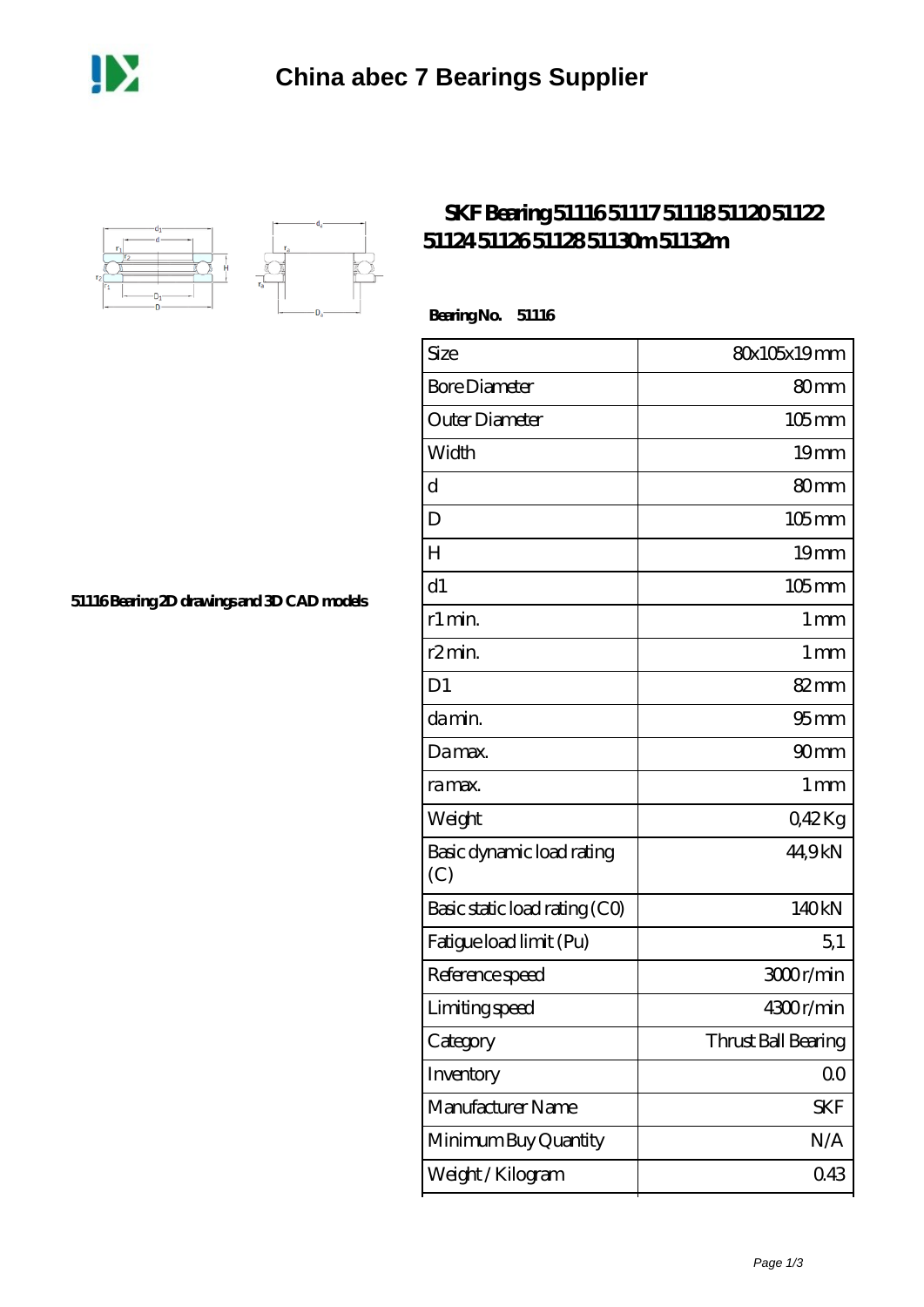

## **[China abec 7 Bearings Supplier](https://m.dannysguitarshop.tv)**

| Product Group                          | <b>BOO3O8</b>                                                                                                                                                                    |
|----------------------------------------|----------------------------------------------------------------------------------------------------------------------------------------------------------------------------------|
| Rolling Element                        | <b>Ball Bearing</b>                                                                                                                                                              |
| Thrust Bearing                         | Yes                                                                                                                                                                              |
| Single or Double Direction             | Single Direction                                                                                                                                                                 |
| Banded                                 | No                                                                                                                                                                               |
| Cage Material                          | Steel                                                                                                                                                                            |
| Precision Class                        | ABEC 1   ISO PO                                                                                                                                                                  |
| Component Description                  | Roller Assembly Plus<br>Raceways                                                                                                                                                 |
| <b>Other Features</b>                  | Single Row                                                                                                                                                                       |
| Long Description                       | <b>80MM Bore 1: 82MM Bore</b><br>2, 105MM Outside<br>Diameter; 19MM Height;<br><b>Ball Bearing, Single</b><br>Direction; Not Banded;<br>Steel Cage; ABEC 1   ISO PO<br>Precision |
| Inch - Metric                          | Metric                                                                                                                                                                           |
| Category                               | Thrust Ball Bearings                                                                                                                                                             |
| <b>UNSPSC</b>                          | 31171507                                                                                                                                                                         |
| Harmonized Tariff Code                 | 8482105008                                                                                                                                                                       |
| Noun                                   | Bearing                                                                                                                                                                          |
| <b>Keyword String</b>                  | <b>Ball Thrust</b>                                                                                                                                                               |
| Manufacturer URL                       | http://www.skf.com                                                                                                                                                               |
| Manufacturer Item Number               | 51116                                                                                                                                                                            |
| Weight/LBS                             | 0948                                                                                                                                                                             |
| Overall Height with<br>Aligning Washer | OInch   OMillimeter                                                                                                                                                              |
| Bore 2                                 | 3.228Inch   82 Millimeter                                                                                                                                                        |
| Outside Diameter                       | 4.134 Inch   105 Millimeter                                                                                                                                                      |
| Height                                 | Q748Inch   19Millimeter                                                                                                                                                          |
| Bore 1                                 | 315Inch   80Millimeter                                                                                                                                                           |
| bore diameter:                         | 80 <sub>mm</sub>                                                                                                                                                                 |
| static load capacity.                  | 140kN                                                                                                                                                                            |
| outside diameter:                      | 105 mm                                                                                                                                                                           |